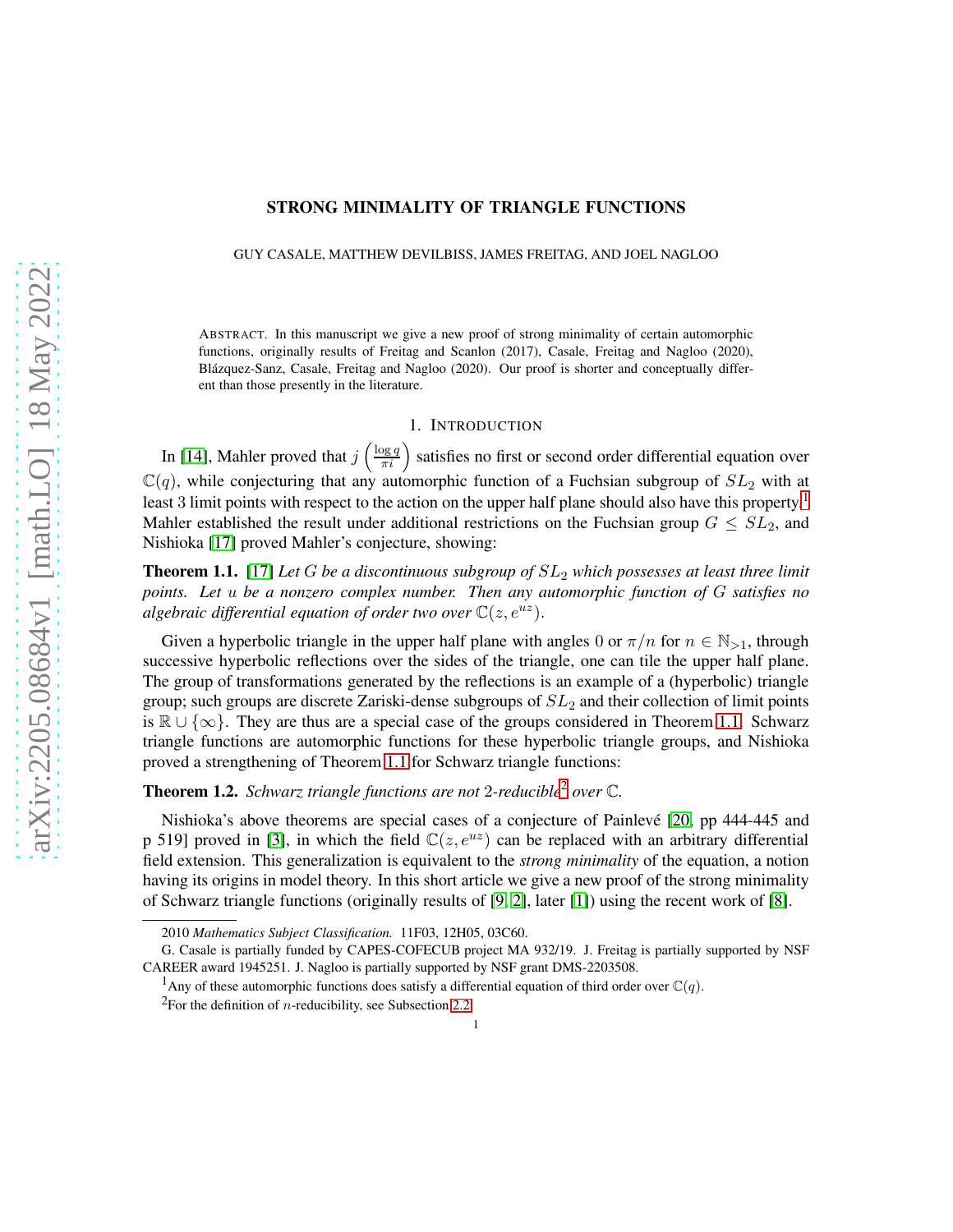Our proof utilizes the connection between solutions of a Schwarzian equation and a certain associated linear differential equation, via Puiseux series. From there, we use Nishioka's theorem [1.2](#page-0-3) with a model theoretic study of fibrations inspired by the work of [\[16\]](#page-6-8) to prove the strong minimality of Schwarz triangle functions. The motivation for establishing the strong minimality of certain differential equations has been discussed many places and ranges from functional transcendence theorems [\[3\]](#page-6-3) to diophantine results [\[9,](#page-6-4) [10,](#page-6-9) [11\]](#page-6-10) to understanding solutions of equations from special classes of functions [\[5,](#page-6-11) [6\]](#page-6-12).

1.1. Organization of this paper. In Section [2,](#page-1-0) we give a brief explanation of the work of Freitag and Moosa [\[8\]](#page-6-7) and its specific consequences in our context. In Section [3,](#page-3-0) we develop a connection between order two subvarieties of our nonlinear equations and algebraic solutions of certain associated Riccati equations. In section [4](#page-5-0) we finish the proof of the strong minimality of Schwarz triangle functions using Section [3.](#page-3-0)

# 2. NONMINIMALITY

<span id="page-1-0"></span>2.1. The degree of nonminimality. It is a well-known consequence of stable embeddedness that the canonical base of a forking extension of a stable type can be found in the algebraic closure of an initial segment of a Morley sequence in the type. In very recent work, Freitag and Moosa [\[8\]](#page-6-7) introduced the following definition which strengthens the bound on the length of a sequence one needs to consider.

**Definition 2.1.** Suppose  $p \in S(A)$  is a stationary type of U-rank larger than one. By the *degree of nonminimality* of p,  $nmdeg(p)$ , we mean the least positive integer k such that there is a sequence of realisations of p of length k, say  $(a_1, \ldots, a_k)$ , and p has a nonalgebraic forking extension over  $a_1, \ldots, a_k$ .

In the theory of differentially closed fields of characteristic zero, Freitag and Moosa [\[8\]](#page-6-7) give an upper bound for the degree of nonminimality in terms of the U-rank of the type.

<span id="page-1-1"></span>**Theorem 2.2.** *Let*  $p \in S(k)$  *have finite rank. Then*  $\text{nmdeg}(p) \leq RU(p) + 1$ .

In [\[4\]](#page-6-13), DeVilbiss and Freitag use the bounds of [\[8\]](#page-6-7) along with computations involving the Lascar rank of underdetermined systems of differential equations to give a proof of the strong minimality of generic differential equations of sufficiently high degree. One of the challenging aspects of generalizing the proofs of [\[4\]](#page-6-13) to various other classes of equations is the complexity of the series of algebraic reductions used to calculate the rank of a certain associated linear system.

In this manuscript, we will use the following result of [\[8,](#page-6-7) a slight restatement of Proposition 3.3] which gives a stronger bound than Theorem [2.2](#page-1-1) in general for types in totally transcendental theories, but only with additional hypotheses on the type:

**Proposition 2.3.** *Suppose that*  $p \in S(A)$  *is of finite U-rank. If* p *is* not *almost internal to a non locally modular minimal type, then* nmdeg  $p < 1$ .

In the theory of differentially closed fields, a strong form of the Zilber trichotomy holds - the non locally modular minimal type can be without loss of generality assumed to be the type of a generic constant. By results of [\[7\]](#page-6-14), a differential variety has infinitely many co-order one subvarieties over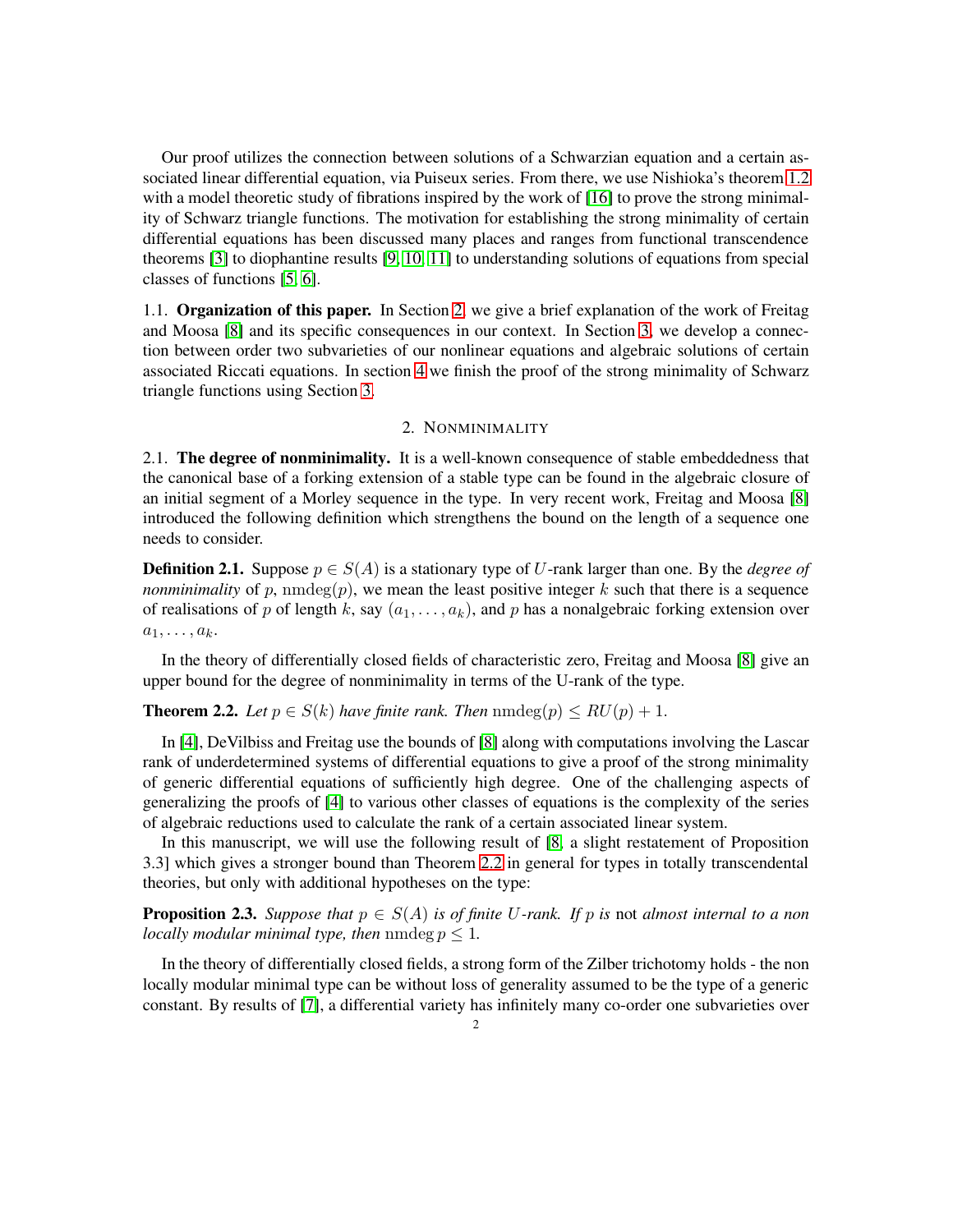some finitely generated differential field k *if and only if* X is nonorthogonal to the constants. So, it follows that:

**Proposition 2.4.** Suppose that  $p \in S(A)$  is the generic type of a finite rank affine differential *variety* X. If X has no co-order one differential subvarieties, then nmdeg  $p \leq 1$ .

<span id="page-2-0"></span>2.2. No proper fibrations. The following definition comes from [\[15\]](#page-6-15) and applies generally in the case that T is a complete theory admitting elimination of imaginaries and  $p$  is a type of finite U-rank.

**Definition 2.5.** A stationary type  $p = \text{tp}(a/A)$  *admits no proper fibrations* if whenever  $c \in \mathbb{C}$  $\text{dcl}(Aa) \setminus \text{acl}(A)$ , we must have  $a \in \text{acl}(Ac)$ .

The following result [\[15,](#page-6-15) Proposition 2.3] gives a useful restriction on those types with no proper fibrations.

<span id="page-2-2"></span>**Proposition 2.6.** Suppose that  $p = \text{tp}(a/A)$  is stationary and admits no proper fibrations. Then *either*

- (1) p *is almost internal to a non locally modular minimal type, or*
- (2) a *is interalgebraic over* A *with a finite tuple of independent realizations of a locally modular minimal type over* A*.*

The following condition was developed in a series of papers of Nishioka [\[18,](#page-6-16) [19\]](#page-6-17):

**Definition 2.7.** Let y be differentially algebraic over a differential field k. We say a is r-reducible *over* k if there exists a finite chain of differential field extensions,

$$
k = R_0 \subset R_1 \subset \dots R_m
$$

such that  $a \in R_m$  and trdeg  $R_i/R_{i-1} \leq r$ .

<span id="page-2-1"></span>**Lemma 2.8.** Suppose  $p = \text{tp}(a/k)$  is the generic type of an order 3 differential equation over k. *If* a *is not* 2-reducible over *k*, then  $p = \text{tp}(a/k)$  *has no proper fibrations.* 

*Proof.* Suppose that  $tp(a/k)$  has a proper fibration. Let  $b \in \text{dcl}(a/k)$  be such that  $a \notin \text{acl}(b/k)$ . Then note that  $3 = \text{trdeg } k\langle a \rangle/k = \text{trdeg } k\langle a, b \rangle/k$ , but since  $a \notin \text{acl}(b/k)$  and  $b \notin \text{acl}(k)$ , we must have  $1 \leq \text{trdeg } k \langle b \rangle / k \leq 2$ . It follows that  $k \subset k \langle b \rangle \subset k \langle a \rangle$  implies that a is 2-reducible a contradiction.

As mentioned in the introduction, in [\[19\]](#page-6-17), Nishioka proved that Schwarz triangle functions are not 2-reducible over C. Though most of the above conditions deal only with the generic solutions of the differential equations we consider, a beautiful elementary argument of Nishioka [\[17\]](#page-6-1) shows that the differential equations satisfied by Fuchsian automorphic functions have no proper infinite differential subvarieties over  $\mathbb{C}$ , so any nonalgebraic solution is generic over  $\mathbb{C}$ . Thus, in order to establish that these equations are strongly minimal, one needs only to verify that their generic types have no nonalgebraic forking extensions.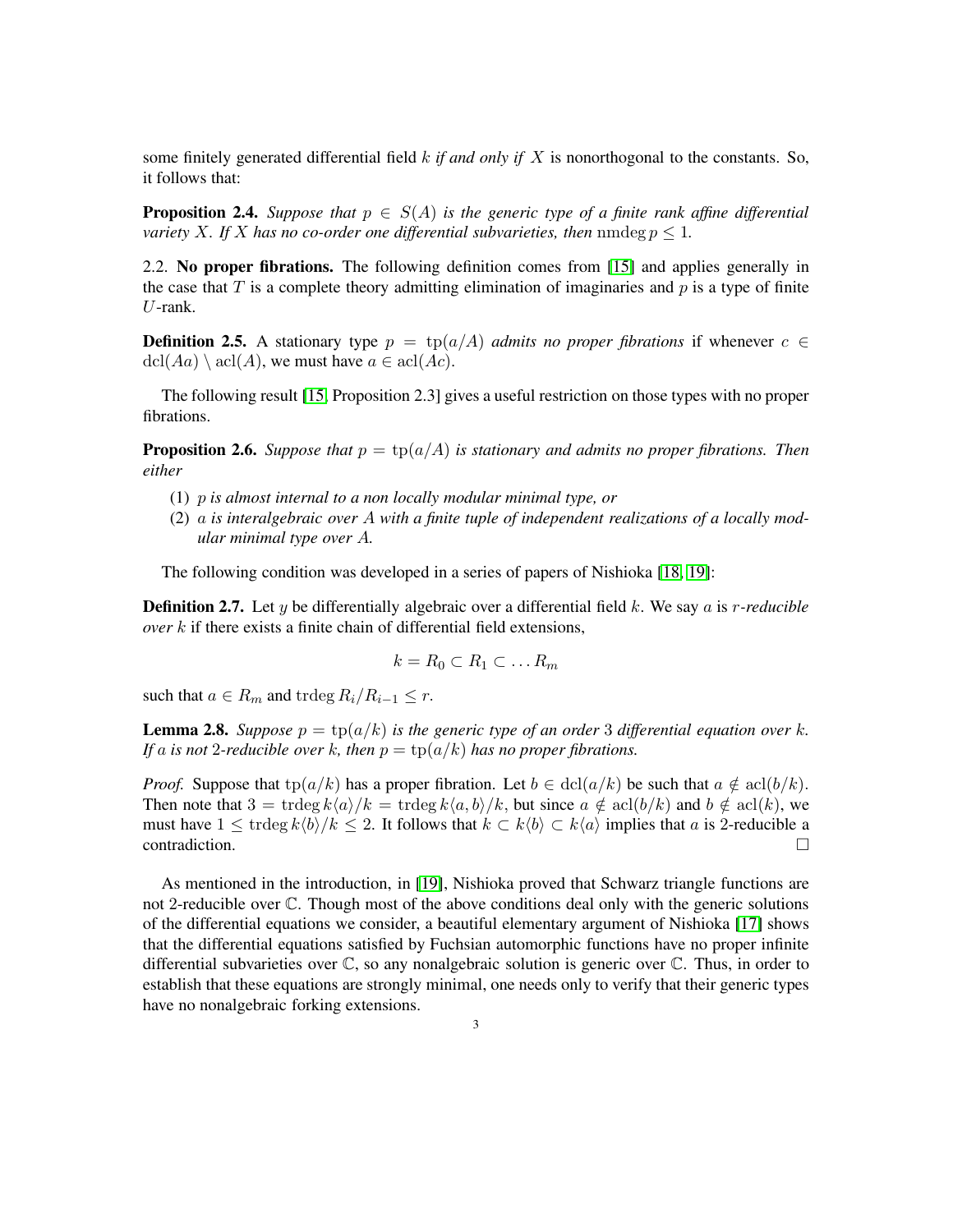### 3. NO ORDER TWO SUBVARIETIES

<span id="page-3-0"></span>We now aim to show that modulo a certain condition, the Schwarzian equation  $(\star)$  has no order two subvarieties. Consider the equation:

<span id="page-3-1"></span>
$$
S_{\frac{d}{dt}}(y) + (y')^2 \cdot R(y) = 0,
$$

where  $\frac{dy}{dt} = y'$ ,  $S_{\frac{d}{dt}}(y) = \left(\frac{y''}{y'}\right)$  $\left(y''\over y'\right)' - \frac{1}{2}$  $rac{1}{2}$  $\left(\frac{y''}{y'}\right)$  $(y''/y')^2$  and R is rational over C. To Equation ( $\star'$ ), we have an associated Riccati equation:

$$
\frac{du}{dy} + u^2 + \frac{1}{2}R(y) = 0.
$$

<span id="page-3-2"></span>**Condition 3.1.** *The Riccati equation* ( $\star\star$ ) *has no solution in*  $\mathbb{C}(y)^{alg}$ *.* 

<span id="page-3-3"></span>Lemma 3.2. *Let* (k, ∂) *be any differential field extension of* C *and let us assume that Condition* [3.1](#page-3-2) holds. If y is a solution of the Schwarzian equation  $(\star)$ , then

trdeg 
$$
k \langle y \rangle / k \neq 2
$$
.

In other words, Equation  $(\star')$  has no order two subvarieties.

*Proof.* Suppose trdeg  $k \langle y \rangle / k = 2$ .

Let  $L = k(y)^{alg}$  and  $\partial$  be the extension of the derivation of k such that  $\partial(y) = 0$ . Since y' is transcendental over L we can work in the field  $L\langle\langle 1/y'\rangle\rangle$  of Puiseux series in  $1/y'$  over L. We have a well defined derivation

$$
\left(\sum a_i y^{\prime \lambda_i}\right)' = \sum \partial(a_i) y^{\prime \lambda_i} + \sum \frac{\partial a_i}{\partial y} y^{\prime \lambda_i + 1} + \sum \lambda_i a_i y^{\prime \lambda_i - 1} y''
$$

where  $\lambda_i, i \geq 0$ , are descending rational numbers with a common denominator,  $a_i \in L$  and  $a_0 \neq 0$ . It follows that  $K \langle y \rangle^{alg}$  is a differential subfield of  $L \langle \langle 1/y' \rangle \rangle$ . Now let  $u = \frac{y''}{y'^2}$  $\frac{y}{y^2}$  and by replacing in equation  $(\star')$  we get

$$
\frac{u'}{y'} + \frac{1}{2}u^2 + R(y) = 0.
$$

Writing  $u = \sum a_i y^{\lambda_i}$  with  $i \ge 0$  and  $a_0 \ne 0$  and differentiating

$$
\frac{u'}{y'} = \sum \partial(a_i) y'^{\lambda_i - 1} + \sum \frac{\partial a_i}{\partial y} y'^{\lambda_i} + \sum \lambda_i a_i y'^{\lambda_i} \sum a_i y'^{\lambda_i} = -\frac{1}{2} \left( \sum a_i y'^{\lambda_i} \right)^2 - R(y).
$$

Since  $R(y)$  (a coefficient of  $y^{(0)}$ ) appear non-trivially in the above and since  $R(y) \notin k^{alg}$ , it is easily seen that  $\lambda_0 = 0$  and

$$
\frac{\partial a_0}{\partial y} + \frac{1}{2}a_0^2 + R(y) = 0.
$$

But then as before  $a_0/2$  can be seen as an algebraic solution of  $(\star \star)$  in  $\mathbb{C}(y)^{alg}$  contradicting Condition [3.1.](#page-3-2)

 $\Box$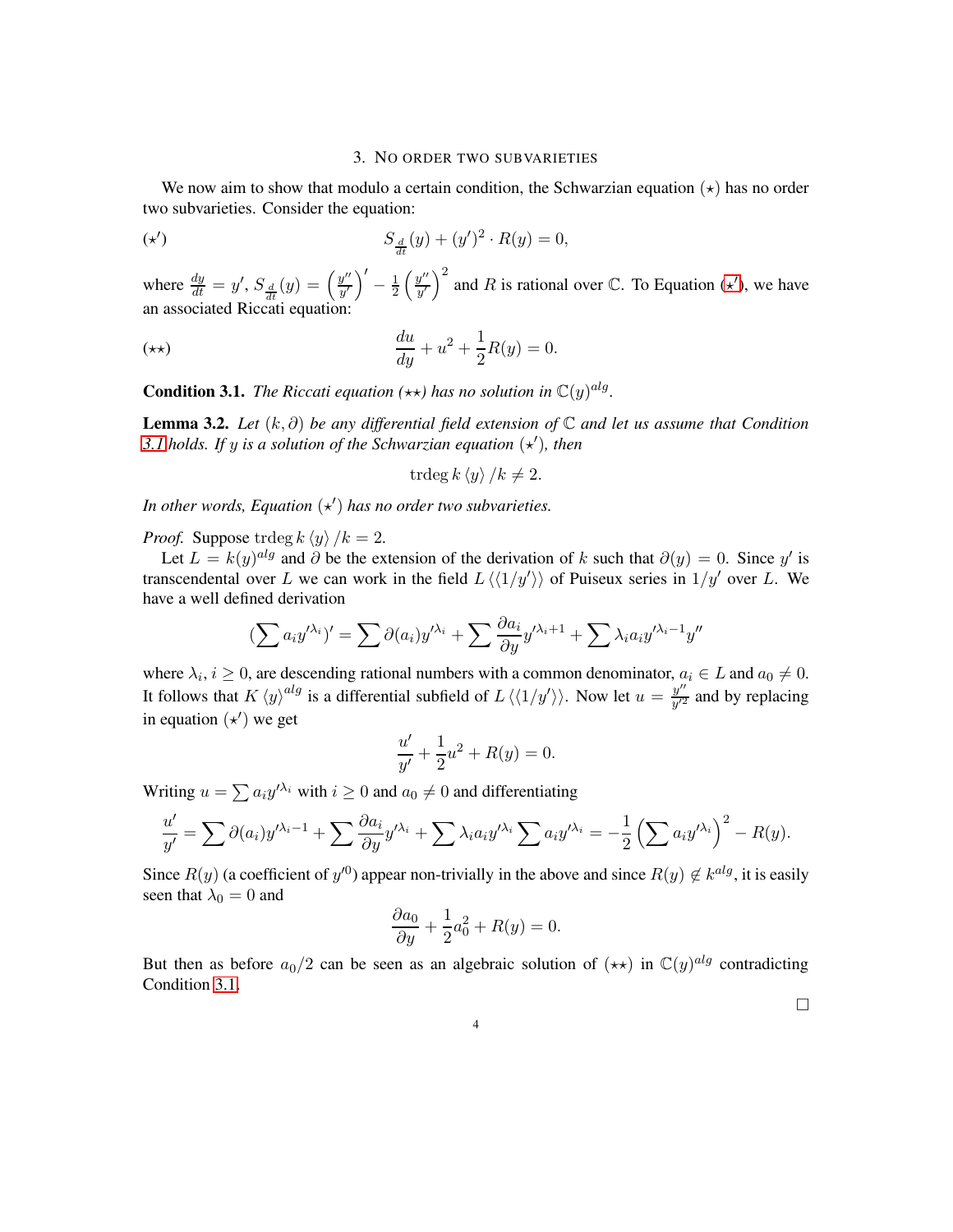Let us say a few words about when Condition [3.1](#page-3-2) holds. First, it is well-known that the Riccati equation  $(\star \star)$  has an algebraic solution if and only if a certain associated order two linear equation has Liouvillian solutions (see [\[13,](#page-6-18) 1.3]). In [\[13\]](#page-6-18), Kovacic gives an algorithm to determine when an order two linear equation has Liouvillian solutions, and so, by the above equivalence, Kovacic's algorithm can be used to determine when Condition [3.1](#page-3-2) holds. Moreover, when the rational function  $R(y)$  is of "triangular form"

$$
R(y) = R_{\alpha,\beta,\gamma}(y) = \frac{1}{2} \left( \frac{1 - \beta^{-2}}{y^2} + \frac{1 - \gamma^{-2}}{(y - 1)^2} + \frac{\beta^{-2} + \gamma^{-2} - \alpha^{-2} - 1}{y(y - 1)} \right)
$$

with  $\alpha, \beta, \gamma \in \mathbb{C} \cup \{\infty\}$ , one can give precise conditions under which Condition [3.1](#page-3-2) holds. The particular rational function  $R_{\alpha,\beta,\gamma}(y)$  given above is referred to as being in triangular form because a Schwarz triangle function with angles of the associated hyperbolic triangle given by  $(\frac{\pi}{\alpha})$  $\frac{\pi}{\alpha}$ ,  $\frac{\pi}{\beta}$  $\frac{\pi}{\beta}$ ,  $\frac{\pi}{\gamma}$  $\frac{\pi}{\gamma}),$ for integers  $\alpha, \beta, \gamma \in \mathbb{N} \cup \{\infty\}$  satisfies  $S_{\frac{d}{dt}}(y) + (y')^2 \cdot R_{\alpha,\beta,\gamma}(y) = 0$ . This classification of algebraic solutions to [3.1](#page-3-2) applies more generally to the case where  $\alpha, \beta, \gamma \in \mathbb{C} \cup \{\infty\}$  and comes ultimately from Theorem I of [\[12\]](#page-6-19), but is explained in detail in [\[2,](#page-6-5) Proposition 4.4].

<span id="page-4-0"></span>Fact 3.3. *Condition [3.1](#page-3-2) holds of*

$$
\frac{du}{dy} + u^2 + \frac{1}{2}R_{\alpha,\beta,\gamma}(y) = 0
$$

*as long as none of the following conditions hold.*

(1) *The quantities*  $\alpha^{-1}$  *or*  $-\alpha^{-1}$ ,  $\beta^{-1}$  *or*  $-\beta^{-1}$  *and*  $\gamma^{-1}$  *or*  $-\gamma^{-1}$  *take, in an arbitrary order, values given in the following table:*

|                | $\pm \alpha^{-1}$         | $\pm \beta^{-1}$       | $\pm \gamma^{-1}$     |                     |
|----------------|---------------------------|------------------------|-----------------------|---------------------|
| 1              | $rac{1}{2}+\ell$          | $rac{1}{2}+m$          | arbitrary             |                     |
| $\overline{2}$ | $\frac{1}{2}$<br>$+\ell$  | $\frac{1}{2}$<br>$+m$  | $+n$                  |                     |
| $\mathfrak{Z}$ | $\frac{2}{3}$<br>$+\ell$  | $\frac{1}{3}$<br>$+m$  | $\frac{1}{4}$<br>$+n$ | $\ell+m+n$ even     |
| $\overline{4}$ | $\frac{1}{2}$<br>$+ \ell$ | $rac{1}{3}+m$          | $\frac{1}{4}$<br>$+n$ |                     |
| 5              | $\frac{2}{3}$<br>$+\ell$  | $\frac{1}{4}$<br>$+m$  | $\frac{1}{4}$<br>$+n$ | $\ell+m+n$ even     |
| 6              | $+\ell$                   | $\frac{1}{3}$<br>$+m$  | $\frac{1}{5}$<br>$+n$ |                     |
| $\overline{7}$ | $\frac{2}{5}$<br>$+\ell$  | $rac{1}{3}+m$          | $rac{1}{3}+n$         | $\ell+m+n$ even     |
| 8              | $\frac{2}{3}$<br>$+\ell$  | $\frac{1}{5}$<br>$+m$  | $\frac{1}{5}$<br>$+n$ | $\ell + m + n$ even |
| 9              | $\frac{1}{2}$<br>$+ \ell$ | $\frac{2}{5}$<br>$+m$  | $\frac{1}{5}$<br>$+n$ | $\ell + m + n$ even |
| 10             | $\frac{3}{5}$<br>$+\ell$  | $\frac{1}{3}$<br>$+m$  | $\frac{1}{5}$<br>$+n$ | $\ell+m+n$ even     |
| 11             | $\frac{2}{5}$<br>$+\ell$  | $\frac{2}{5}$<br>$+m$  | $\frac{2}{5}$<br>$+n$ | $\ell+m+n$ even     |
| 12             | $\frac{2}{3}$<br>$+\ell$  | $\frac{1}{3}$<br>$+ m$ | $\frac{1}{5}$<br>$+n$ | $\ell + m + n$ even |
| 13             | $\frac{4}{5}$<br>$+\ell$  | $\frac{1}{5}$<br>$+m$  | $\frac{1}{5}$<br>$+n$ | $\ell+m+n$ even     |
| 14             | $\frac{1}{2}$<br>$+ \ell$ | $rac{2}{5} + m$        | $rac{1}{3}+n$         | $\ell+m+n$ even     |
| 15             | $rac{3}{5}+\ell$          | $rac{2}{5} + m$        | $\frac{1}{3}$<br>$+n$ | $\ell+m+n$ even     |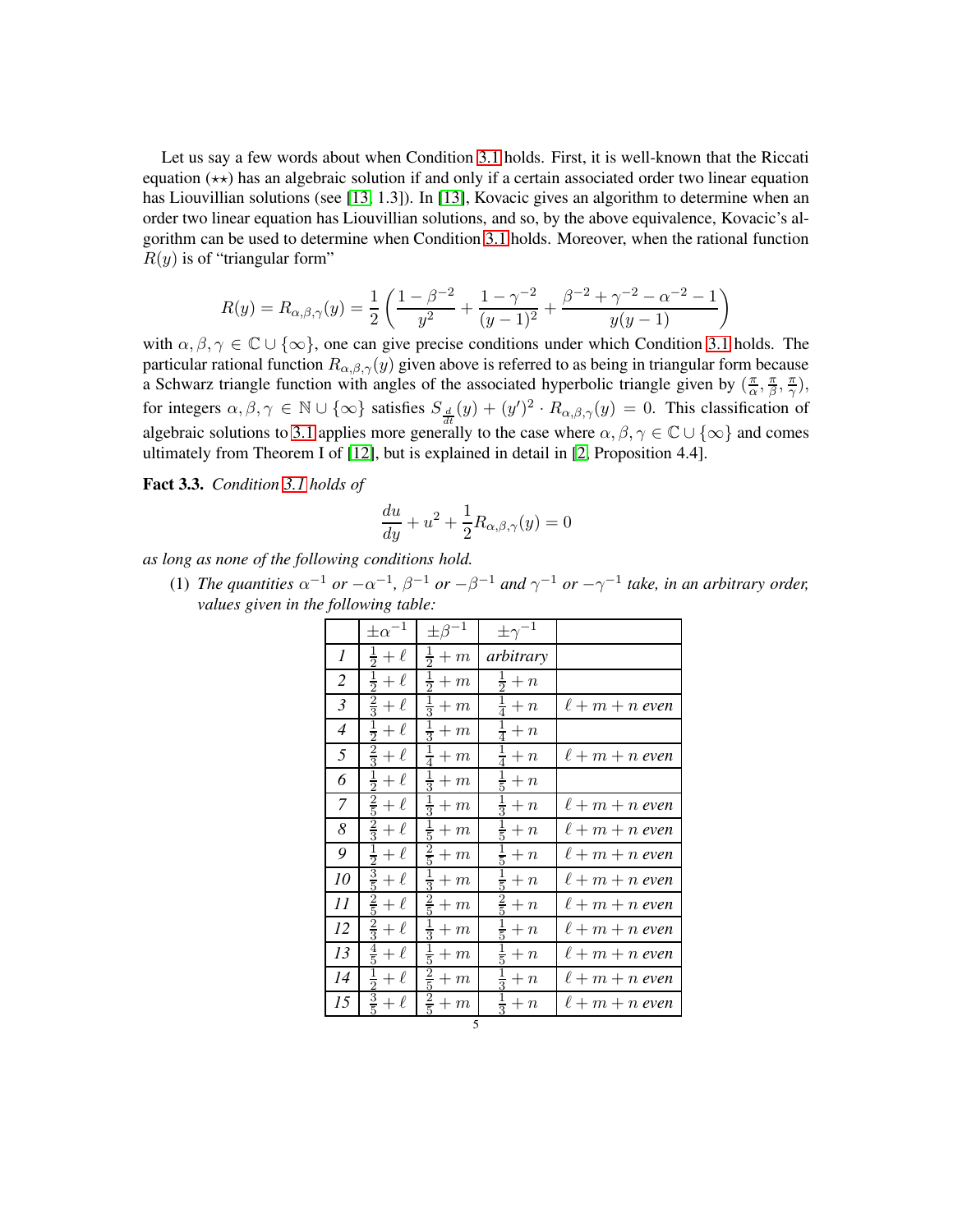*where* ℓ*,* m*,* n *stand for arbitrary integers.*

(2) At least one of the four complex numbers,  $\alpha^{-1} + \beta^{-1} + \gamma^{-1}$ ,  $-\alpha^{-1} + \beta^{-1} + \gamma^{-1}$ ,  $\alpha^{-1} \beta^{-1} + \gamma^{-1}$ ,  $\alpha^{-1} + \beta^{-1} - \gamma^{-1}$  is an odd integer.

<span id="page-5-1"></span>Proposition 3.4. *The differential equations satisfied by Schwarz triangle functions have no order two subvarieties.*

*Proof.* Condition (2) of Fact [3.3](#page-4-0) can never hold for  $\alpha$ ,  $\beta$ ,  $\gamma$  coming from a hyperbolic triangle with angles  $\left(\frac{\pi}{\alpha}\right)$  $\frac{\pi}{\alpha}$ ,  $\frac{\pi}{\beta}$  $\frac{\pi}{\beta}$ ,  $\frac{\pi}{\gamma}$  $(\frac{\pi}{\gamma})$ , as hyperbolicity of the triangle implies that  $\frac{1}{\alpha} + \frac{1}{\beta} + \frac{1}{\gamma} < 1$ .

With  $\alpha$ ,  $\beta$  integers and  $\frac{1}{\alpha} + \frac{1}{\beta} + \frac{1}{\gamma} < 1$ , we can never have rows 1,2 of Condition (1), since the conditions on  $\alpha$  and  $\beta$  would require both to be 2, violating hyperbolicity. Rows 3, 5, 7, 8, 10, 11, 12, 13, and 15 can never occur for an integer  $\alpha$ . For integers  $\alpha$ ,  $\beta$ ,  $\gamma$ , row 4 would require  $\alpha = 2, \beta = 3, \gamma = 4$ , violating hyperbolicity. Similarly, we would have a violation of hyperbolicity if row 6 holds. The conditions on  $\beta$  in rows 9 and 14 can not hold for an integer  $\beta$ . But we've now ruled out conditions (1) and (2) of Fact [3.3.](#page-4-0)

Thus, Condition [3.1](#page-3-2) holds when  $R(y) = R_{\alpha,\beta,\gamma}(y)$  with  $\alpha,\beta,\gamma$  coming from a hyperbolic triangle with angles  $\left(\frac{\pi}{6}\right)$  $\frac{\pi}{\alpha}$ ,  $\frac{\pi}{\beta}$  $\frac{\pi}{\beta}$ ,  $\frac{\pi}{\gamma}$  $\frac{\pi}{\gamma}$ ). Now, by Lemma [3.2,](#page-3-3) the equation  $S_{\frac{d}{dt}}(y) + (y')^2 \cdot R(y) = 0$ satisfied by the Schwarz triangle equation has no order two subvarieties.  $\square$ 

# 4. STRONG MINIMALITY IN THE STYLE OF NISHIOKA

<span id="page-5-0"></span>In this section, we use the results of Section [3](#page-3-0) with the model theoretic notions of Section [2](#page-1-0) to give a new proof of the strong minimality of the equations satisfied by Schwarz triangle functions (and so including the j-function). In particular these results strengthen the main theorems of  $[19, 16]$  $[19, 16]$ [18\]](#page-6-16), generalize the main theorem of [\[9\]](#page-6-4), and give new proofs of results of [\[2,](#page-6-5) [3\]](#page-6-3) in the case of Schwarz triangle functions.

Proposition 4.1. *The differential equations satisfied by Schwarz triangle functions are strongly minimal.*

*Proof.* Denote by X the solution set of such an equation. By the remarks concluding Section [2,](#page-1-0) we need only establish the minimality of the generic type of X. By Theorem [1.2](#page-0-3) and Lemma [2.8,](#page-2-1) the generic type  $p = \text{tp}(a/\mathbb{C})$  of such an equation has no fibrations. So, it follows by Proposition [2.6](#page-2-2) that p is either almost internal to  $\mathbb C$  or is interalgebraic over  $\mathbb C$  with the product of a locally modular type with itself.

If p is almost internal to the constants, then it follows that p is nonorthogonal to  $\mathbb C$  and so there is a nonconstant definable map from  $X$  to  $\mathbb{C}$ . A generic fiber of this map gives an order 2 subvariety of X, which would contradict Proposition [3.4.](#page-5-1)

If p is interalgebraic with  $q \otimes q \ldots \otimes q$ , where q is locally modular, then either q is an order one type and the product is  $q \otimes q \otimes q$  or q is order three and p is minimal. In the first case, we have an algebraic correspondence:  $\phi : p \to q \otimes q \otimes q$  and a natural map  $\pi_1 : q \otimes q \otimes q \to q$ . Let a be a C-generic realization of q. Then  $\phi^{-1}(\pi_1^{-1}(a))$  is a type of order 2 over  $\mathbb{C}\langle a \rangle$  and is contained in X. This is impossible by Proposition [3.4.](#page-5-1) So, it must be that p is minimal.

Since X is defined over  $\mathbb{C}$ , it follows from Proposition 5.8 of [\[3\]](#page-6-3) that X is geometrically trivial. Generalizing Nishioka's result, Theorem [1.2,](#page-0-3) to larger classes of automorphic functions, would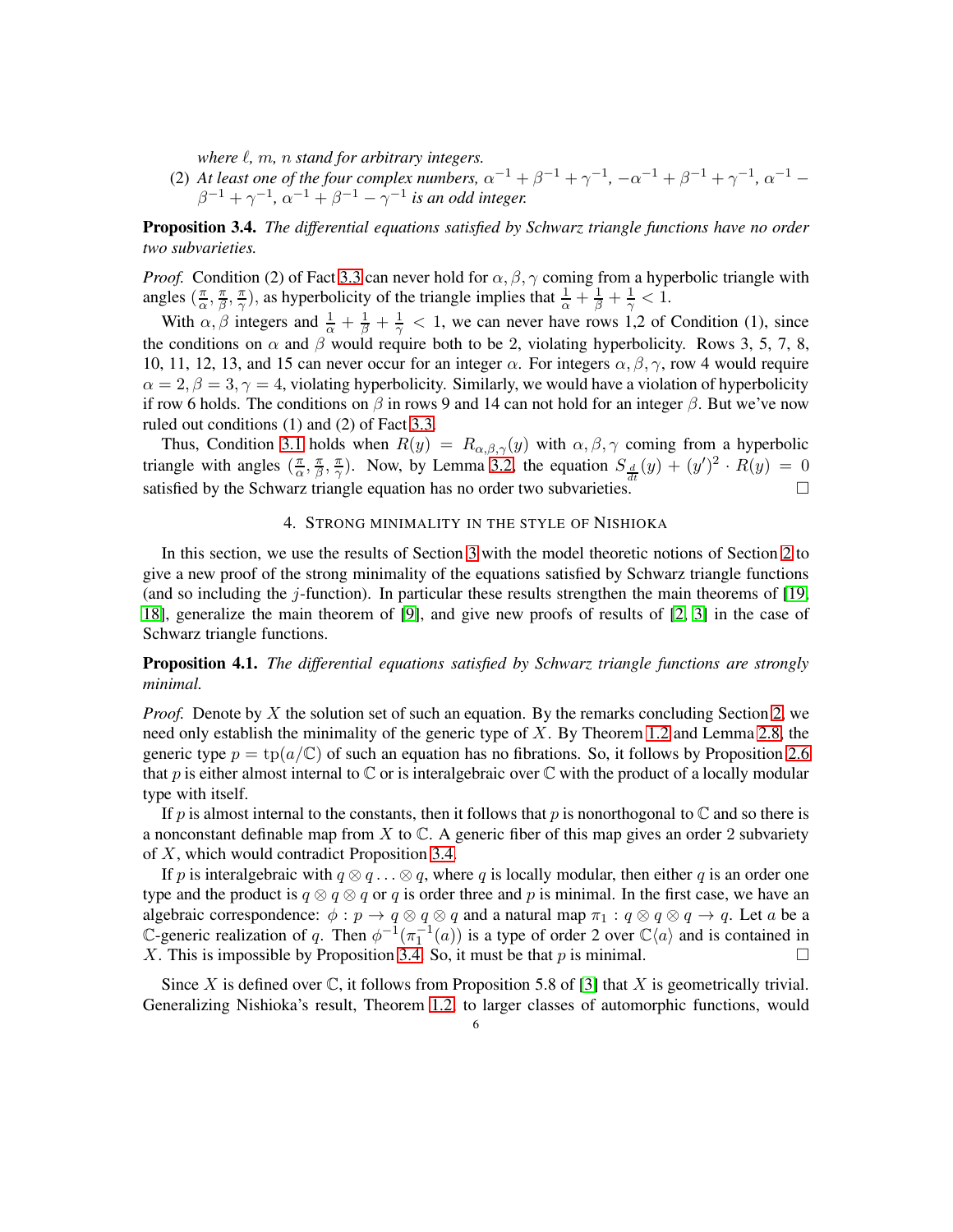similarly yield a proof the strong minimality of the associated equations - can one give a proof in the style of [\[19\]](#page-6-17)? Doing so for Fuchsian functions of the first kind would allow one to recover the main strong minimality results of [\[3\]](#page-6-3).

### **REFERENCES**

- <span id="page-6-6"></span>[1] Vahagn Aslanyan. Ax-Schanuel and strong minimality for the j-function. *Annals of Pure and Applied Logic*, 172(1):102871, 2021.
- <span id="page-6-5"></span>[2] David Blázquez-Sanz, Guy Casale, James Freitag, and Joel Nagloo. Some functional transcendence results around the schwarzian differential equation. In *Annales de la Faculté des sciences de Toulouse: Mathématiques*, volume 29, pages 1265–1300, 2020.
- <span id="page-6-3"></span>[3] Guy Casale, James Freitag, and Joel Nagloo. Ax-Lindemann-Weierstrass with derivatives and the genus 0 Fuchsian groups. *Annals of Mathematics*, 192(3):721–765, 2020.
- <span id="page-6-13"></span><span id="page-6-11"></span>[4] Matthew DeVilbiss and James Freitag. Generic differential equations are strongly minimal. *arXiv preprint arXiv:2106.02627*, 2021.
- <span id="page-6-12"></span>[5] James Freitag. Not pfaffian. *arXiv preprint arXiv:2109.09230*, 2021.
- <span id="page-6-14"></span>[6] James Freitag, R´emi Jaoui, David Marker, and Joel Nagloo. On the equations of poizat and li\'enard. *arXiv preprint arXiv:2201.03838*, 2022.
- <span id="page-6-7"></span>[7] James Freitag and Rahim Moosa. Finiteness theorems on hypersurfaces in partial differential-algebraic geometry. *Advances in Mathematics*, 314:726–755, 2017.
- [8] James Freitag and Rahim Moosa. Bounding nonminimality and a conjecture of Borovik-Cherlin. *Accepted, Journal of the European Mathematical Society, arXiv preprint arXiv:2106.02537*, 2022.
- <span id="page-6-4"></span>[9] James Freitag and Thomas Scanlon. Strong minimality and the j-function. *Journal of the European Mathematical Society*, 20(1):119–136, 2017.
- <span id="page-6-10"></span><span id="page-6-9"></span>[10] Ehud Hrushovski. The Mordell-Lang conjecture for function fields. *Journal of the American Mathematical Society*, 9:no. 3, 452–464, 1996.
- [11] Ehud Hrushovski and Anand Pillay. Effective bounds for the number of transcendental points on subvarieties of semi-abelian varieties. *American Journal of Mathematics*, 122(3):439–450, 2000.
- <span id="page-6-19"></span><span id="page-6-18"></span>[12] T. Kimura. On Riemann's equations which are solvable by quadratures. *Funkcial. Ekvac.*, 12:269–281, 1969.
- [13] Jerald J. Kovacic. An algorithm for solving second order linear homogeneous differential equations. *Journal of Symbolic Computation*, 2(1):3–43, 1986.
- <span id="page-6-0"></span>[14] K Mahler. On algebraic differential equations satisfied by automorphic functions. *Journal of the Australian Mathematical Society*, 10(3-4):445–450, 1969.
- <span id="page-6-15"></span>[15] Rahim Moosa and Anand Pillay. Some model theory of fibrations and algebraic reductions. *Selecta Mathematica*, 20(4):1067–1082, 2014.
- <span id="page-6-8"></span>[16] Rahim Moosa and Thomas Scanlon. Model theory of fields with free operators in characteristic zero. *Journal of Mathematical Logic*, 14(02):1450009, 2014.
- <span id="page-6-16"></span><span id="page-6-1"></span>[17] Keiji Nishioka. A conjecture of Mahler on automorphic functions. *Archiv der Mathematik*, 53(1):46–51, 1989.
- <span id="page-6-17"></span>[18] Keiji Nishioka. Painlev´e's is theorem on automorphic functions. *Manuscripta Mathematica*, 66(1):341–349, 1990.
- <span id="page-6-2"></span>[19] Keiji Nishioka. Painlev´e's theorem on automorphic functions ii. *Funkcial. Ekvac*, 35:597–602, 1992.
- [20] P Painlevé. Leçons sur la théorie analytique des équations différentielles (leçons de stockholm, 1895)(hermann, paris, 1897). *Reprinted, Oeuvres de Paul Painlevé*, 1.

GUY CASALE, UNIV RENNES, CNRS, IRMAR-UMR 6625, F-35000 RENNES, FRANCE *Email address*: guy.casale@univ-rennes1.fr

MATHEW DEVILBISS, UNIVERSITY OF ILLINOIS CHICAGO, DEPARTMENT OF MATHEMATICS, STATISTICS, AND COMPUTER SCIENCE, 851 S. MORGAN STREET, CHICAGO, IL, USA, 60607-7045.

*Email address*: mdevil2@uic.edu